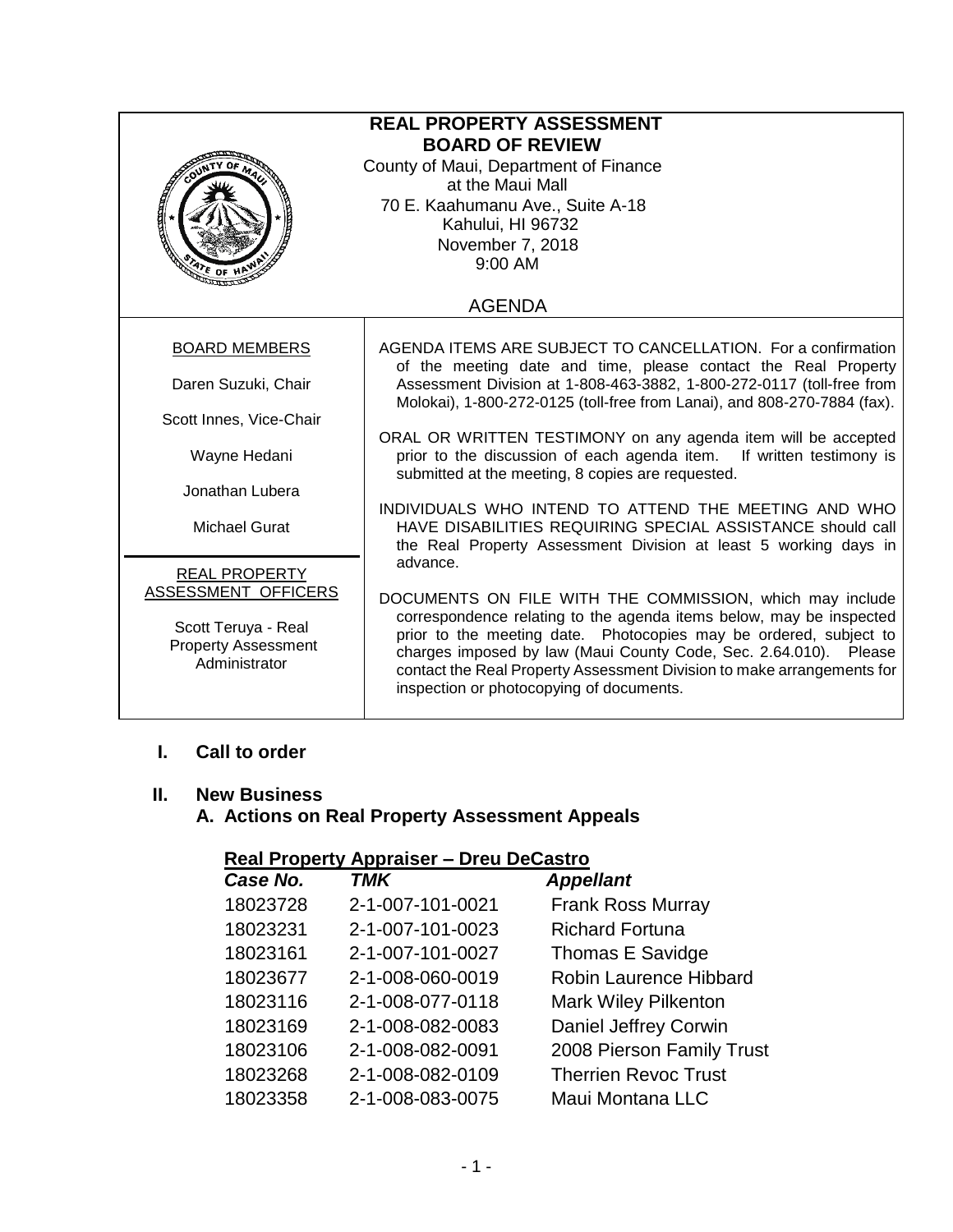### **Real Property Appraiser – Dreu DeCastro (con't)**

| Case No. | TMK              | <b>Appellant</b>                   |
|----------|------------------|------------------------------------|
| 18023190 | 2-1-008-083-0089 | <b>Stuht Revoc Trust</b>           |
| 18023094 | 2-1-008-117-0005 | <b>Gerald Mark Sutherland</b>      |
| 18023511 | 3-8-007-152-0000 | Maui Lani 100 LLC                  |
| 18023514 | 3-8-007-153-0000 | Maui Lani 100 LLC                  |
| 18023515 | 3-8-007-157-0000 | <b>Maui Lani Partners</b>          |
| 18023517 | 3-8-007-168-0000 | Maui Lani Village Center Inc       |
| 18023415 | 3-8-097-002-0000 | Maui Lani Village Center Inc       |
| 18023429 | 3-8-097-003-0000 | Maui Lani Village Center Inc       |
| 18023432 | 3-8-097-005-0000 | <b>ML Professional Row LLC</b>     |
| 18023437 | 3-8-097-007-0000 | Maui Lani Village Center Inc       |
| 18023440 | 3-8-097-011-0000 | Maui Lani Village Center Inc       |
| 18023443 | 3-8-097-013-0000 | MLVC 1315 LLC                      |
| 18023451 | 3-8-097-014-0000 | MLVC 1315 LLC                      |
| 18023455 | 3-8-097-015-0000 | MLVC 1315 LLC                      |
| 18023458 | 3-8-097-016-0000 | Maui Lani Village Center Inc       |
| 18023460 | 3-8-097-017-0000 | Maui Lani Village Center Inc       |
| 18023470 | 3-8-097-018-0000 | Maui Lani Village Center Inc       |
| 18023475 | 3-8-097-019-0000 | Maui Lani Village Center Inc       |
| 18023478 | 3-8-097-020-0000 | Maui Lani Village Center Inc       |
| 18023482 | 3-8-097-021-0000 | Maui Lani Village Center Inc       |
| 18023485 | 3-8-097-022-0000 | Maui Lani Village Center Inc       |
| 18023488 | 3-8-097-023-0000 | Maui Lani Village Center Inc       |
| 18023490 | 3-8-097-027-0000 | Maui Lani Village Center Inc       |
| 18023491 | 3-8-097-028-0000 | Maui Lani Village Center Inc       |
| 18023492 | 3-8-097-029-0000 | Maui Lani Village Center Inc       |
| 18023493 | 3-8-097-030-0000 | Maui Lani Village Center Inc       |
| 18023494 | 3-8-097-031-0000 | Maui Lani Village Center Inc       |
| 18023495 | 3-8-097-033-0000 | Maui Lani Village Center Inc       |
| 18023496 | 3-8-097-034-0000 | Maui Lani Village Center Inc       |
| 18023498 | 3-8-097-035-0000 | Maui Lani Village Center Inc       |
| 18023499 | 3-8-097-040-0000 | ML Group 40 LLC                    |
| 18023502 | 3-8-097-043-0000 | Maui Lani Village Center Inc       |
| 18023504 | 3-8-097-044-0000 | Maui Lani Village Center Inc       |
| 18023505 | 3-8-097-053-0000 | Maui Lani Village Center Inc       |
| 18023506 | 3-8-097-054-0000 | Maui Lani Village Center Inc       |
| 18023507 | 3-8-097-071-0000 | Maui Lani Village Center Inc       |
| 18023508 | 3-8-097-072-0000 | Maui Lani Village Center Inc       |
| 18023509 | 3-8-097-073-0000 | Maui Lani Village Center Inc       |
| 18023510 | 3-8-097-076-0000 | Maui Lani Village Center Inc       |
| 18023697 | 4-6-009-001-0000 | Landing At Lahaina LLC             |
| 18023297 | 4-6-016-004-0000 | <b>Wainee Land &amp; Homes LLC</b> |
| 18023300 | 4-6-016-004-0000 | <b>Wainee Land &amp; Homes LLC</b> |